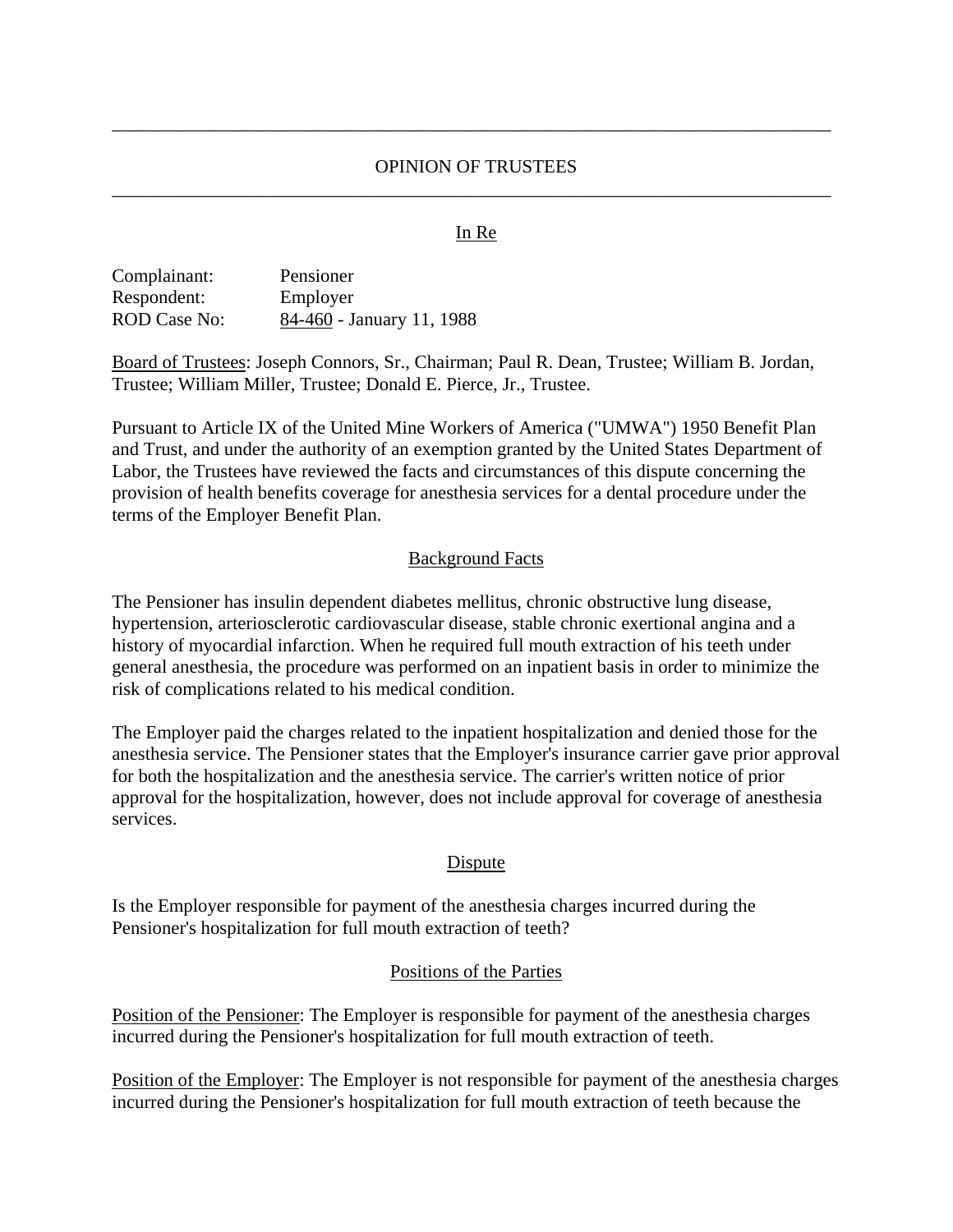Opinion of Trustees Resolution of Dispute Case No. 84-460 Page 2 anesthesia services were not related to the treatment of a medical condition for which benefits would otherwise be provided under the Employer Benefit Plan.

# Pertinent Provisions

Article III. A. (1) (g) of the Employer Benefit Plan states:

## Oral Surgical/Dental Procedures

Benefits are also provided for a Beneficiary who is admitted to a hospital for oral surgical procedures described in paragraph (3)(e) provided hospitalization is medically necessary.

Benefits are also provided for a Beneficiary admitted to a hospital for dental procedures only if hospitalization is necessary due to a preexisting medical condition and prior approval is received from the Plan Administrator.

Article III. A. (3) (d) of the Employer Benefit Plan states:

## (3) (d) Anesthesia Services

Benefits are provided for the administration of anesthesia provided either in or out of the hospital in surgical or obstetrical cases, when administered and billed by a physician, other than the operating surgeon or his assistant, who is not an employee of, nor compensated by, a hospital, laboratory or other institution.

## Discussion

In accordance with Article III. A.  $(1)$  (g) of the Employer Benefit Plan, the Pensioner's multiple medical problems qualify as a preexisting medical condition which, according to his physician, necessitated his hospitalization for dental surgery. Recognizing this fact, the Employer authorized payment of the charges resulting from the hospitalization but denied the anesthesia charges related to this surgery.

Q&A 81-16 (copy enclosed herein) provides that physician services, including anesthesia services, are a covered benefit only when they are for the treatment of a medical condition for which benefits would otherwise be provided under the Employer Benefit Plan. The Pensioner's dental surgery was not related to the treatment of his pre-existing medical problems, even though such problems required that the surgery be performed in a hospital setting. The anesthesia at issue in this dispute was administered as a means to accomplish the dental surgery which is not a covered procedure under the Employer Benefit Plan. Accordingly, the anesthesia services provided in this case do not satisfy the requirements for coverage under the Employer Benefit Plan as established